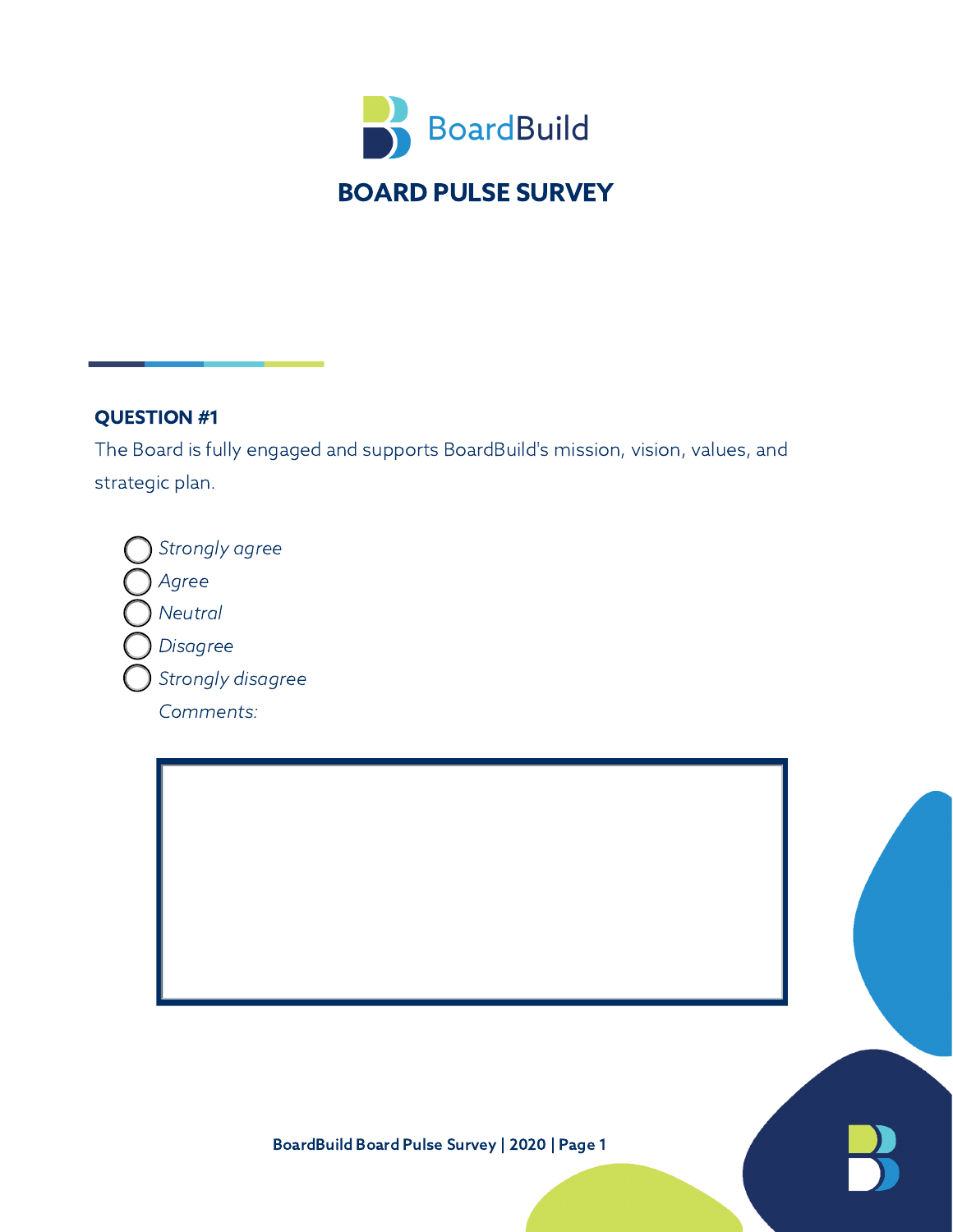

The Board has full and common understanding of their roles and responsibilities.

Strongly agree Agree Neutral Disagree Strongly disagree Comments: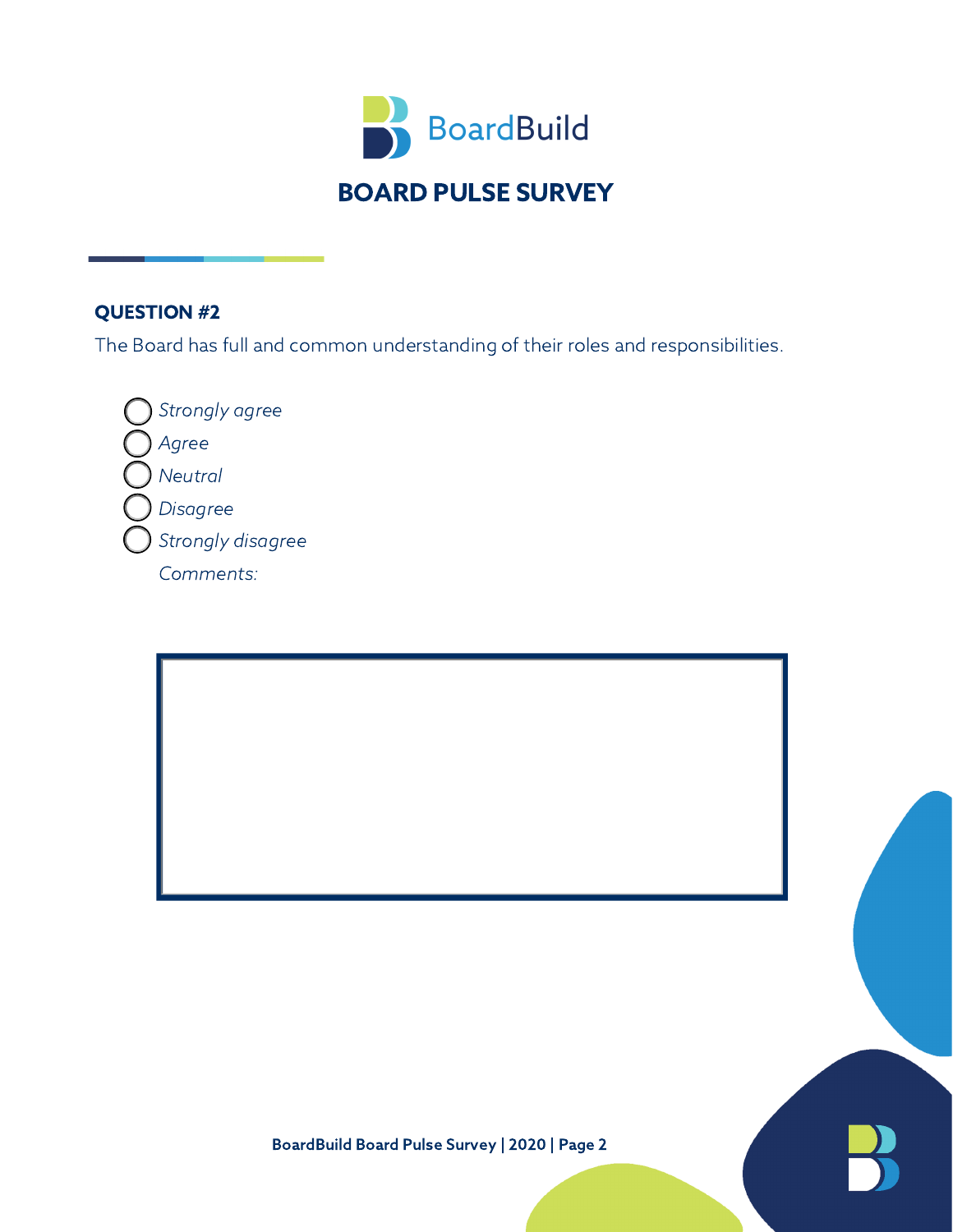

The Board composition is diverse with ethnicity, gender, age, skills, lived experiences, and there is a balance of new and experienced board members to guarantee continuity and new thinking.

Strongly agree Agree **Neutral** Disagree Strongly disagree Comments:

BoardBuild Board Pulse Survey | 2020 | Page 3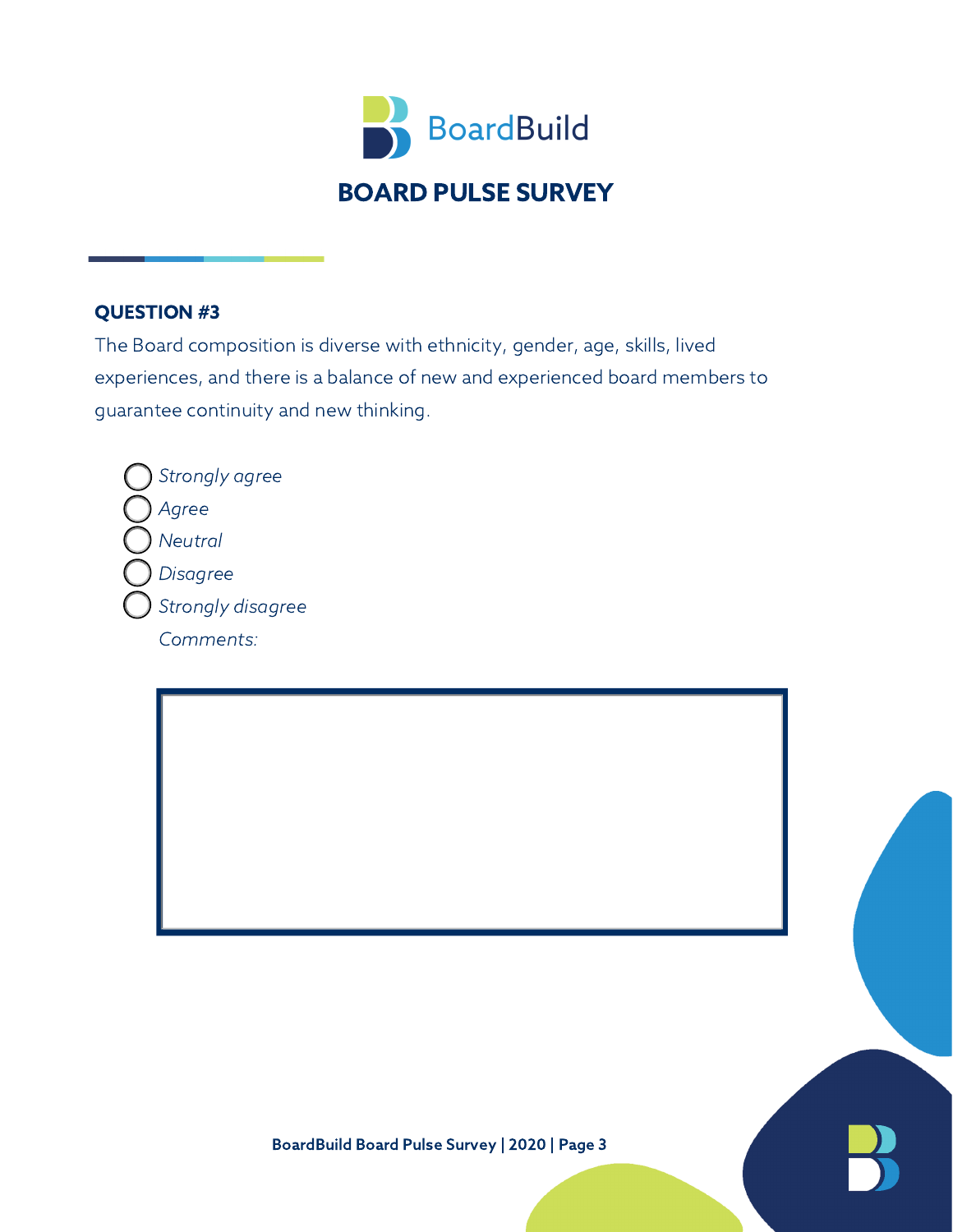

Board meetings are engaging and characterized by open discussion, general participation, and active thinking.

Strongly agree Agree Neutral Disagree Strongly disagree Comments: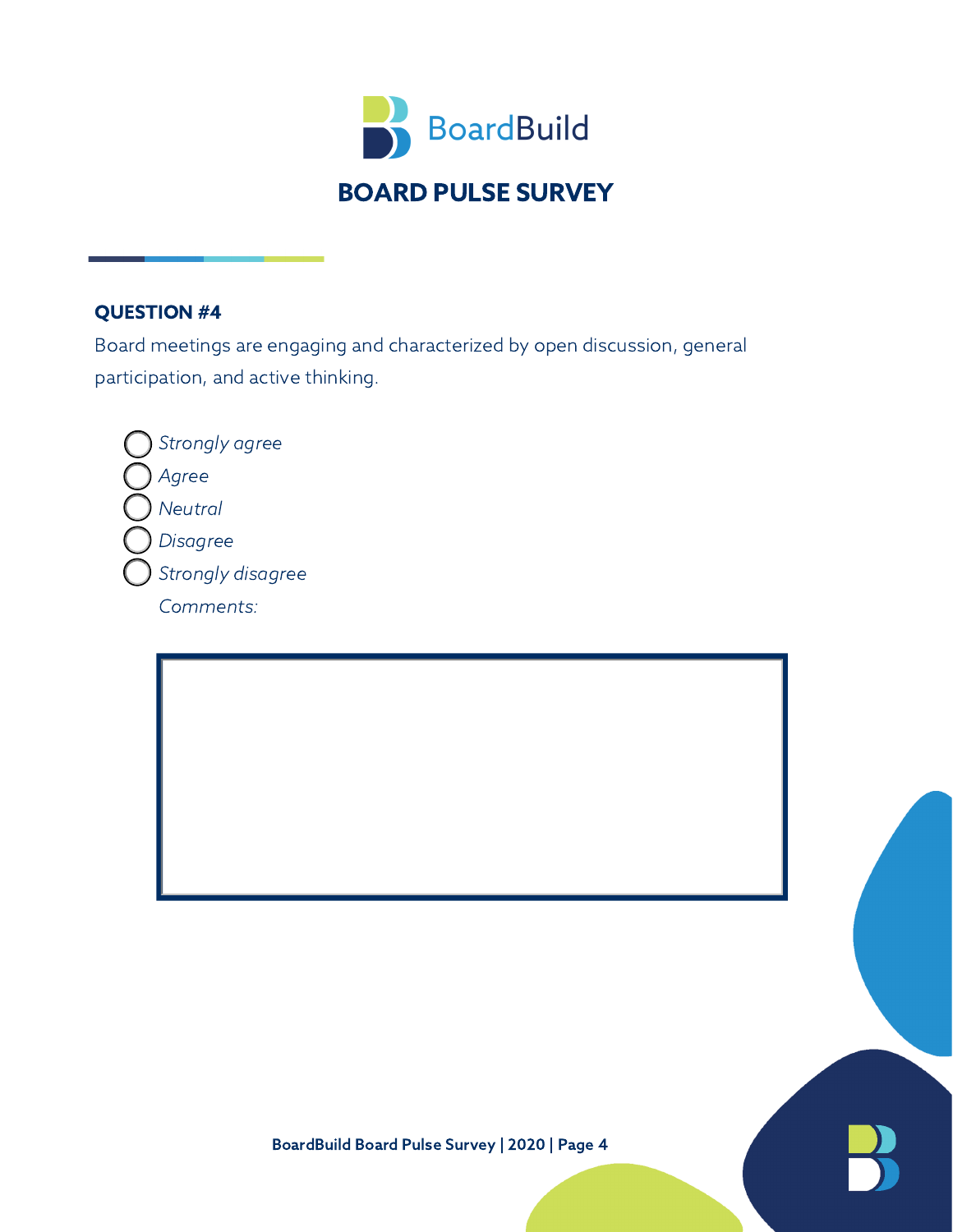

The organization measures the outcomes of all investments and shares community impact with internal and external audiences.

Strongly agree Agree Neutral Disagree Strongly disagree Comments: